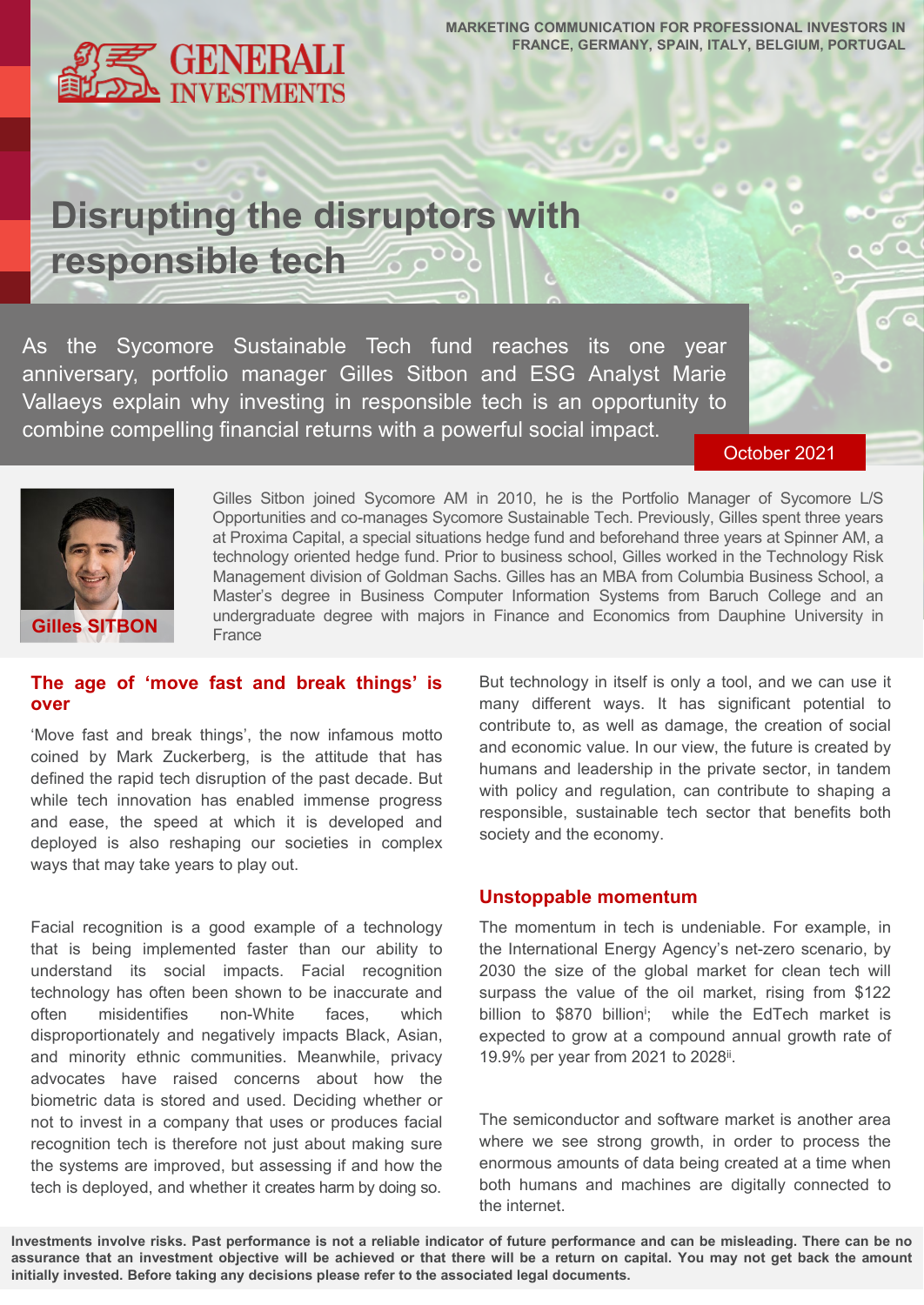



The electrification of vehicles is another strong trend, with the electric automarket becoming a mass market.

This creates opportunities for innovative vehicle makers and semiconductor producers that enable the technology. Assisted driving is a parallel development which exemplifies the idea that, in almost everything we do, we can use technology to extend our human ability. Artificial Intelligence or machine-learning is a huge trend currently driving software innovation; machine-learning is essential for developing autonomous, self-driving vehicles.

#### **Our responsible tech framework**

Every investment we make must meet our requirements in terms of sustainability or we will not invest. We consider the effects of business activities on society at large, including environmental impact, how well the company conducts its business internally, its control over supply chain, and its impact on customers and employees. We evaluate how credible the company is in its efforts to improve and become a force for good.

To identify the best opportunities, we have developed a 'Responsible Tech Framework' which forms the basis of our investment process. To be included in the portfolio, a company must satisfy at least two out of the three aims:

1. Tech for Good (the impact of the business model). Are company offerings intended and designed to have a positive social and environmental impact?

2. Good in Tech (responsible business practices). Is technology used in a responsible way to reduce negative externalities on individuals and the environment?

3. Improvement Enablers. What is the management's will and capacity to improve on the two previous dimensions in the near future?

For example, for the second pillar, 'Good in Tech', we may examine a company's cybersecurity policies and procedures. How do they manage and treat privacy and personal data; is it anonymised or encrypted? What is their process for performing simulated cyber-attacks to test for vulnerabilities? Or we may look at environmental and social factors. Does a company assess and mitigate

environmental and human rights impacts before implementing a new technology? Does the company look at how to mitigate screen addiction? For us, these questions are about more than simply avoiding costly lawsuits, they're also about ensuring the business has a sustainable, long-term growth model which also benefits the world we live in.

#### **Keep the FAANGs for Halloween**

The outcome of our stringent investment process means the fund excludes all of the FAANGs – Facebook, Apple, Amazon, Netflix or Google. These companies do not pass our ESG investment criteria for a number of reasons, ranging from a lack of transparency about data privacy and digital rights (how and what personal data is collected, who it's shared with), to antitrust laws, to the risk of human rights violation in the supply chain.

Another outcome of our bottom-up investment process is that the fund has no exposure to Chinese tech stocks, as these companies also fail to pass our strict investment criteria due to many of these same issues, notably around data privacy and human rights violations.

#### **High conviction, responsible investing without sacrificing returns**

Excluding FAANGs and Chinese tech does not mean sacrificing financial performance. In fact, since inception, the Sycomore Sustainable Tech fund has delivered returns of 39.7% in euro termsii, slightly outperforming its benchmark, the MSCI All Country Information Technology Total Return Index, which returned 39.4%.

We have a high conviction approach, with a fairly concentrated portfolio of around 43 stocks as at 30 September 2021. It is a truly active fund, with only around 33% of stocks overlapping with that of the benchmark.

The Sycomore Sustainable Tech fund invests in global all-cap tech stocks. It has a number of investment themes ranging from EdTech, MedTech, eco-design, cybersecurity, digital payments, digital infrastructure,

Investments involve risks. Past performance is not a reliable indicator of future performance and can be misleading. There can be no assurance that an investment objective will be achieved or that there will be a return on capital. You may not get back the amount **initially invested. Before taking any decisions please refer to the associated legal documents.**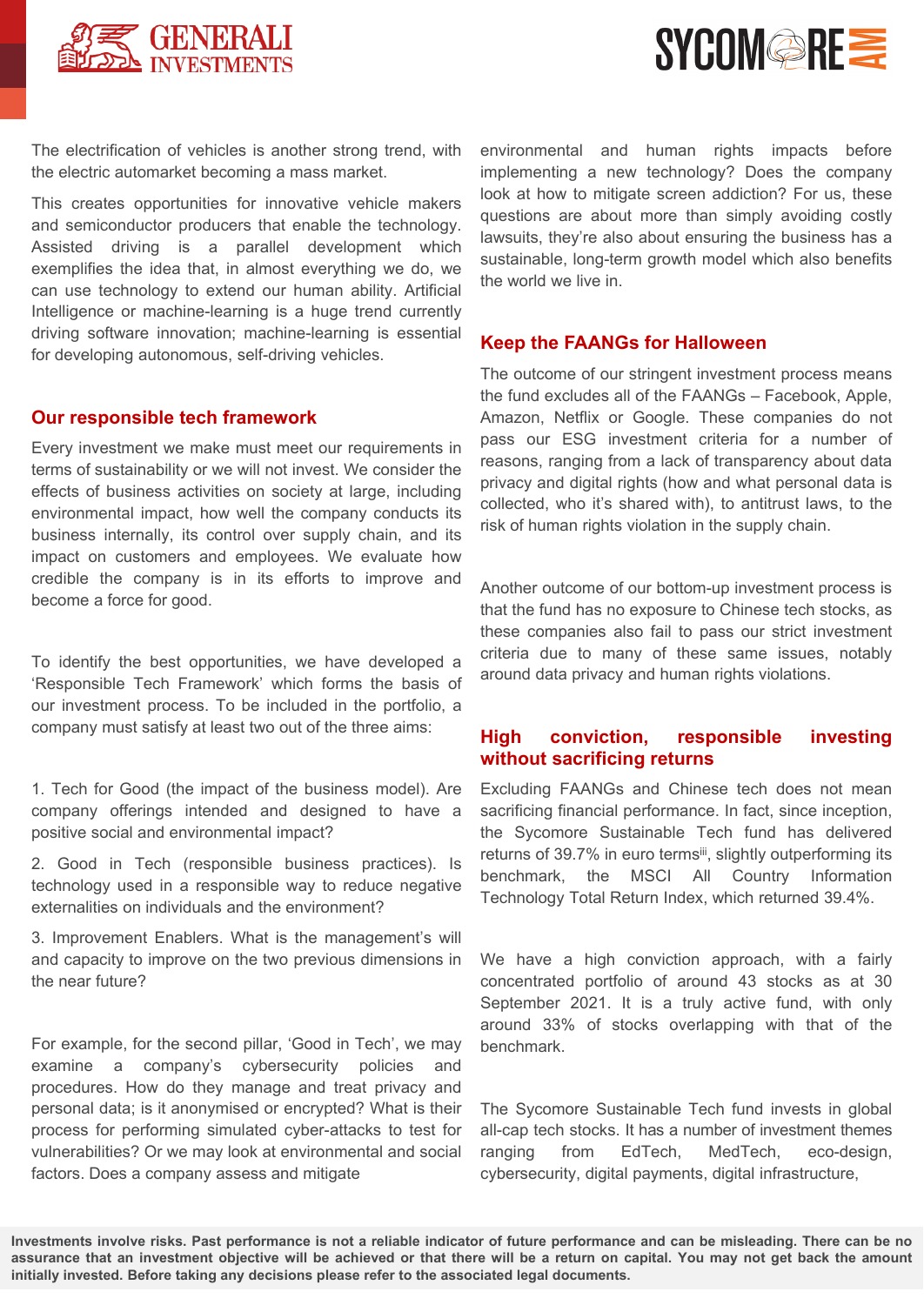



mobility, new ways of working (such as remote IT services), and 'industry 4.0' (which includes tech like IoT).

One of the fund's largest holdings is in Microsoft. Microsoft is one of the most proactive tech giants, a pioneer in addressing the negative externalities of technology. Microsoft is among the best in class for human rights engagement and policies: the company is ranked third among companies in the internet and mobile ecosystem in the 2020 Ranking Digital Rights (RDR) Index for communicating more information about its commitments and policies affecting user human rights than other listed companies. Microsoft has improved its security policies and pledged to refrain from legal action against those who report security breaches, and the company is also among the best in its category when it comes to the transparency of its privacy protection policy. Among the companies ranked by RDR, Microsoft is one of only four companies to disclose data on the actions it takes to enforce its advertising content and targeting rules. On some of its services, like Outlook and Skype, user data is end-to-end encrypted. Finally, Microsoft is able to improve its freedom of speech practices, including the way it handles requests from third parties to remove content or restrict accounts, as well as its policies for notifying users of these restrictions. Indeed, if the company still has room for improvement on these topics, Microsoft is already a leader in governance and respect of privacy (RDR 2020), with a gain in transparency year over year.

Another important holding for the fund is MasterCard. With 50 billion transactions per year and a management capacity of 160 million transactions per day, data security is the priority issue for the company. The company fosters continuous data security training for its employees, it does not share data with their partners, and cybersecurity is overseen at board level.

The fund also holds a number of innovative small and midcap companies. For example, we participated in the IPO of the French record company Believe, which distributes digital music in Europe for independent artists and labels. Within the EdTech theme, we hold companies like online learning platform 2U, which democratises higher education and has been especially important over the pandemic.

One important differentiator for the fund is its relatively high geographical exposure to Europe, which makes up around 25% of the portfolio. This is the simply the result of our bottom-up investment approach, but we think it's an interesting outcome. Many European tech companies lead the way in terms of their approach to responsible tech, from GDPR practices to employee rights. To this aim, we engaged with Meltwater on the need not to provide social influence analysis services to clients who are controversial or involved in politics.

#### **A turning point**

The growing attention on the tech industry's impact on civil liberties, human rights, our physical and mental health, the environment, and even our democratic process, means that supporting the emergence of a sustainable technology sector is both a necessity and an investment opportunity. In addition to benefiting individuals, society and our planet, we believe that responsible companies are the ones that will create the most sustainable value for all stakeholders in the years to come, without sacrificing performance.

\_\_\_\_\_\_\_\_\_\_\_\_\_\_\_\_\_\_\_\_\_\_\_\_\_\_\_\_\_\_\_

[ii]Source: Grand View Research, 'Education Technology Market Size, Share & Trends Analysis Report by Sector' as at April 2021.

[iii]Source: FactSet, Sycomore AM, 30/09/2020 to 30/09/2021. The fund does not guarantee returns or performance and might entail capital loss.

Investments involve risks. Past performance is not a reliable indicator of future performance and can be misleading. There can be no assurance that an investment objective will be achieved or that there will be a return on capital. You may not get back the amount **initially invested. Before taking any decisions please refer to the associated legal documents.**

<sup>[</sup>i]Source: IEA, 'World Energy Outlook', October 2021 https://www.iea.org/reports/world-energy-outlook-2021/executivesummary